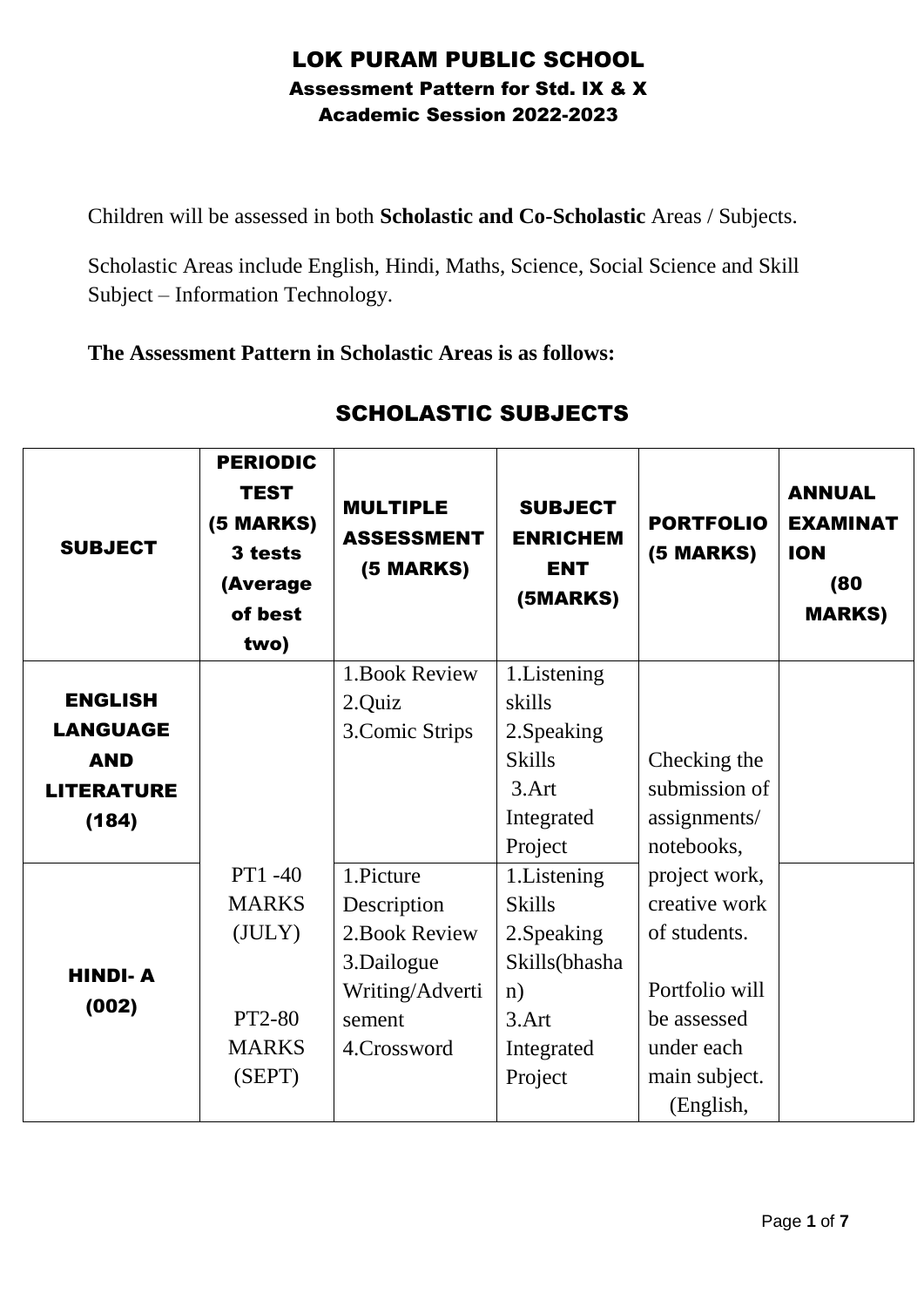|                             |                     | 1.Diagram             | 1.Lab          | Hindi, Maths, |  |
|-----------------------------|---------------------|-----------------------|----------------|---------------|--|
| <b>MATHEMATICS</b><br>(041) | PT3-40              | based questions.      | Activity       | Science and   |  |
|                             | <b>MARKS</b>        | 2. Graphic based      | /Journal       | Social        |  |
|                             | (DEC)               | activity              | Submission/    | Science)      |  |
|                             |                     | 3.Quiz                | 2.Art          |               |  |
|                             |                     |                       | Integrated     |               |  |
|                             |                     |                       | Project        |               |  |
|                             |                     | $\div$ 1. Experientia | 1.Practicals/  |               |  |
|                             |                     | l activity (lab       | Journal        |               |  |
|                             |                     | activity)             | Submission     |               |  |
| <b>SCIENCE</b>              |                     | 2.Diagram             | 2.Art          |               |  |
| (087)                       |                     | based questions/      | Integrated     |               |  |
|                             |                     | activity              | Project        |               |  |
|                             |                     | 3.Quiz                |                |               |  |
| <b>SOCIAL</b>               |                     | 1.Sourcing            | Art Integrated |               |  |
| <b>SCIENCE</b>              |                     | Information           | Project        |               |  |
|                             |                     | 2. Map Activity       |                |               |  |
| (086)                       |                     | 3.Quiz                |                |               |  |
| <b>SKILL BASED</b>          |                     |                       |                |               |  |
| 6TH SUBJECT-                | Practical-50        |                       |                |               |  |
| <b>INFORMATION</b>          | <b>Marks</b>        |                       |                |               |  |
| <b>TECHNOLOGY</b>           | Theory-<br>50 Marks |                       |                |               |  |
| (402)                       |                     |                       |                |               |  |

**NOTE**: **Information Technology (402)** is a **Skill 6th** subject. CBSE emphasizes on skilled based education for empowering the students with practical knowledge. If the student does not qualify in any one of the three Compulsory Subjects (i.e. Science, Mathematics, and Social Science) and passes in the Skill Subject offered as Sixth Optional Subject, then marks of that subject will be replaced by the Skill Subject and the child can be promoted on that basis. However, the marks of Skill Subject will not be added in the total marks. This clause is applicable only in Std X Board Examination.

Below are mentioned certain **New Concepts** introduced by CBSE which shall be duly followed:

## ❖ **PORTFOLIO**

Portfolio of each child will contain Worksheets, Multiple Assessments, Class Tests, Art Integrated Projects, Activities done under various clubs like Conservation Club, Health Club, Interact Club and Life Skill activities and Personal achievements of the students in Scholastic and Co-Scholastic Subjects. Portfolio is a part of Internal Assessment. Therefore, students need to maintain the Portfolio on a regular basis.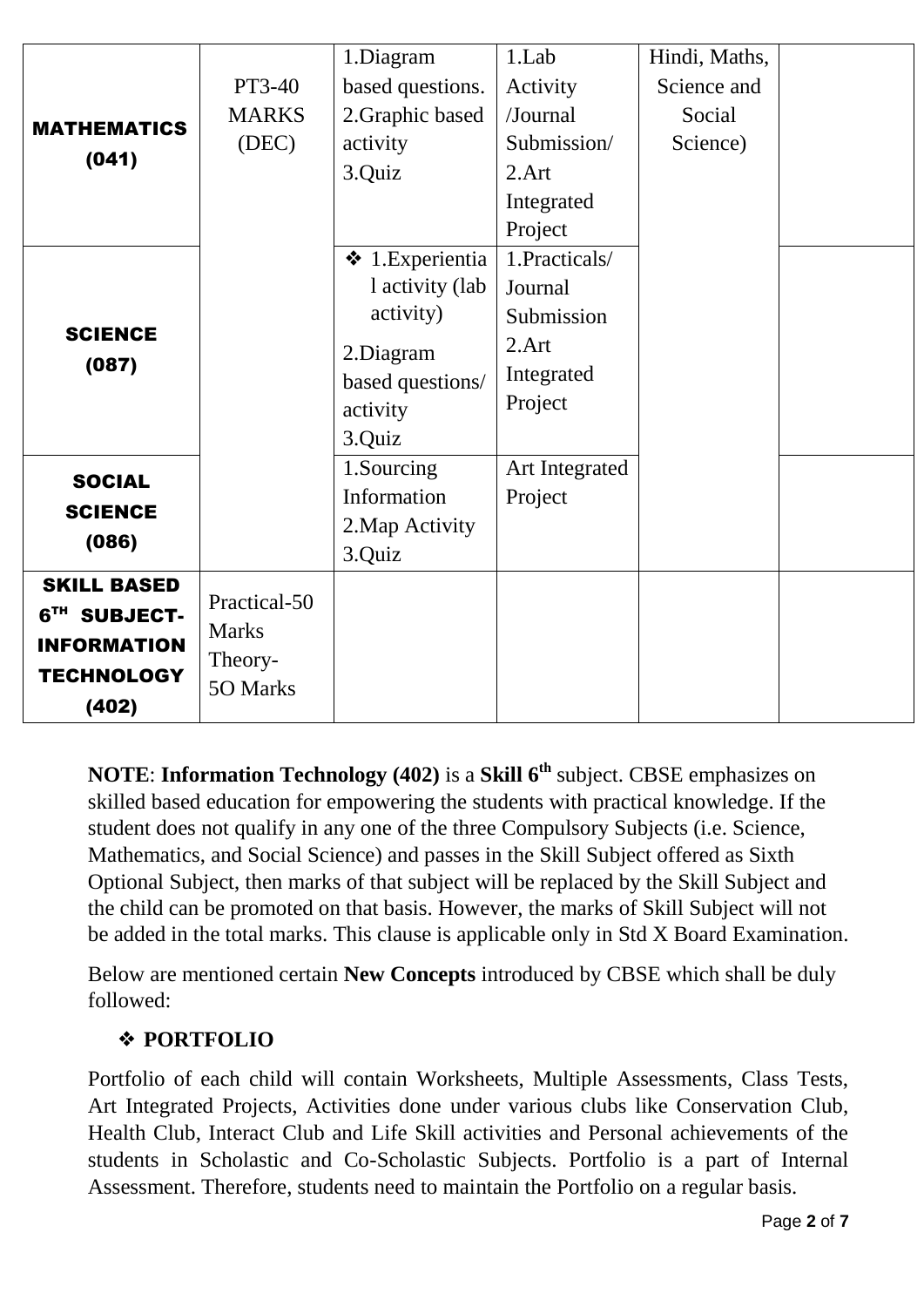### ❖ **EXPERIENTIAL LEARNING**

CBSE has introduced Experiential Learning and Competency Based Education to ensure proficiency in learning by students for dealing with real life situations.

Experiential learning is an active, learner centric methodology, where learners put knowledge and skills to use in a meaningful and relevant manner. Its aim is to discourage the traditional system of rote learning. It provides the students the opportunity to get hands-on experience or learning through various activities like Role Plays, Panel Discussion, Research Work, Surveys etc.

### ❖ **COMPETENCY BASED EDUCATION**

The school introduced Competency Based Education to empower students to advance, based on their ability to master a skill or competency at their own pace through a combination of engaging and joyful blend of activities related to the topics in the curriculum.

### ❖ **CASE STUDY BASED QUESTIONS**

**CBSE** has introduced Case Study-Based Questions in Mathematics, English and Science Paper to check understanding, comprehension, interpretation and writing skills of the students. It will bring competency based and skill-oriented learning in students. Gradually it will be introduced in all the other scholastic subjects.

## ❖ **ART- INTEGRATED PROJECT & LIFE SKILLS**

In continuation to the Art integrated learning, CBSE has added Art-Integrated Project work for classes I to X to promote Art Integrated learning by making teaching learning more effective, meaningful and joyful.

Accordingly, each Scholastic Subject (English, Hindi, Science, Mathematics and Social Science) will have one Art Integrated Project in a year. The Project will be assessed under Subject Enrichment Activity as a part of Internal Assessment in all the main subjects.

kindly note that Life Skills activities are also incorporated with all the Scholastic subjects depending on the context and students are evaluated based on those activities.

| <b>MARKS</b> | <b>GRADES</b>  |
|--------------|----------------|
| 91-100       | A1             |
| $81 - 90$    | A <sub>2</sub> |
| 71-80        | B1             |
| $61-70$      | B <sub>2</sub> |
| 51-60        | C1             |

#### **Students will be graded on 8 Point Grading Scale which is as follows:**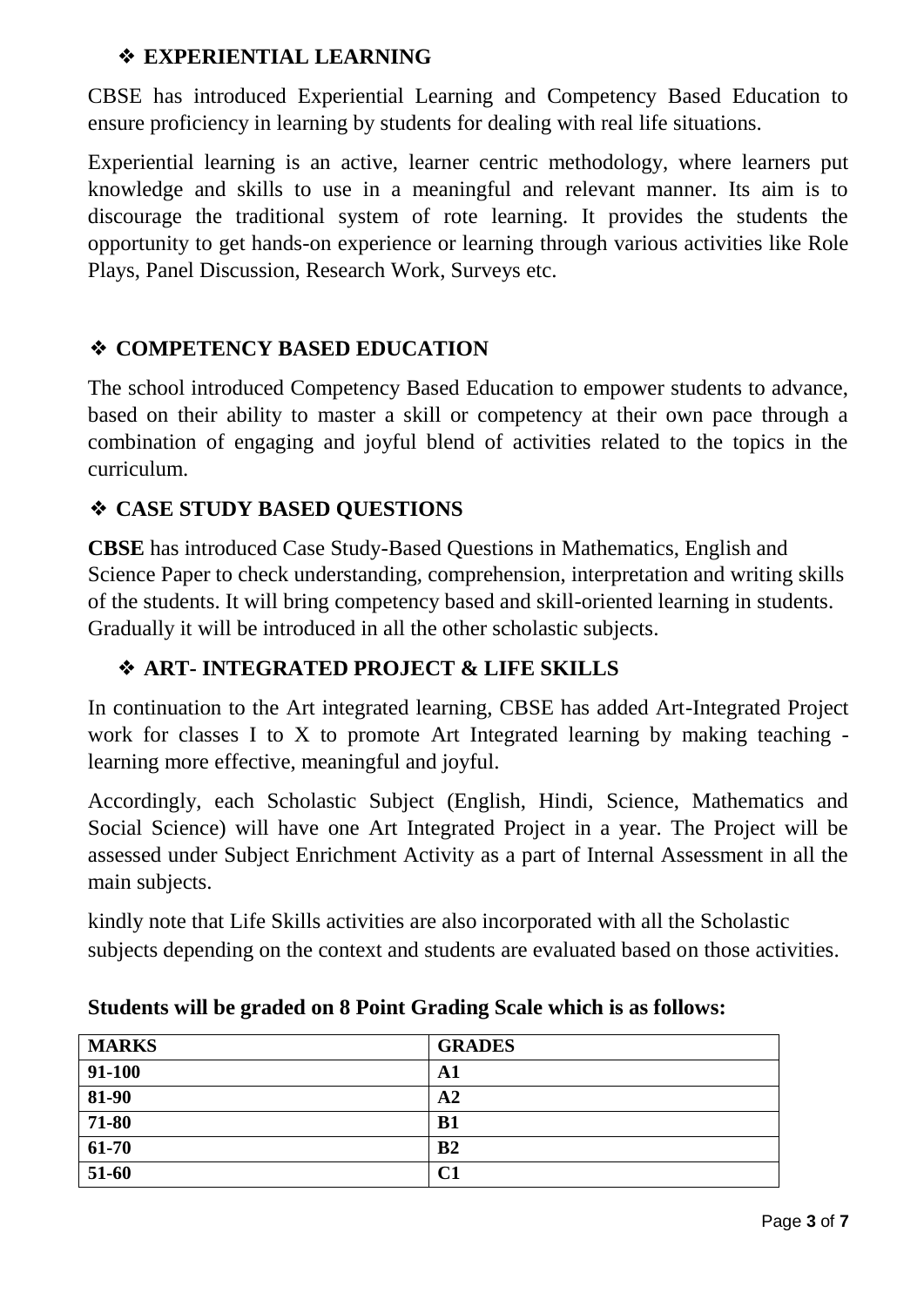| 41-50                 |                                |
|-----------------------|--------------------------------|
| $33-40$               |                                |
| <b>32 &amp; BELOW</b> | E (Improvement of performance) |

**NOTE** – Improvement of Performance means that students need to score more than 32 marks in the examination.

- □ There will be **Three Periodic Tests** in a year. PT-1 and PT-3 will be conducted for 40 Marks each and PT-2 for 80 Marks. All the Three Periodic Tests are mandatory.
- □ Out of the 3 Periodic Tests, marks of the **Best Two** will be considered. The average of these two tests will be taken.
- ⮚ No leave will be sanctioned during Class tests, Periodic tests & Term assessments.
- □ A student should secure a minimum 33% Marks in Internal as well as Annual Examination of 80 marks.
- $\Box$  In a year, Class Tests will be conducted periodically.
- $\Box$  Worksheets in all subjects will be solved for better understanding of the subject.
- □ As per Examination Bye Laws, no child with attendance **below 75%** will be eligible to appear for the Annual Examination.
- $\Box$  Appearance in both Scholastic and Co-Scholastic examination is mandatory.
- $\Box$  Notebook completion and submission is mandatory as it is a part of Internal Assessment. Students shall be assessed on the basis of Regular Submission and Presentation.

# CO-SCHOLASTIC AREAS

Co-Scholastic Subjects include **Art Education, Health and Physical Education and Discipline**.

# 1. Art Education (502):

Art Education is an essential component for the development of the Wholesome Personality, Aesthetic Sensibilities and Creative Expressions of the children. Special emphasis has been laid by CBSE Board also on integrating art in the learning process to promote better learning outcomes.

We undertake specific syllabus under Art Education Term wise.

#### **A few topics to be covered Term wise in Academic Session 2022-23 are as follows:**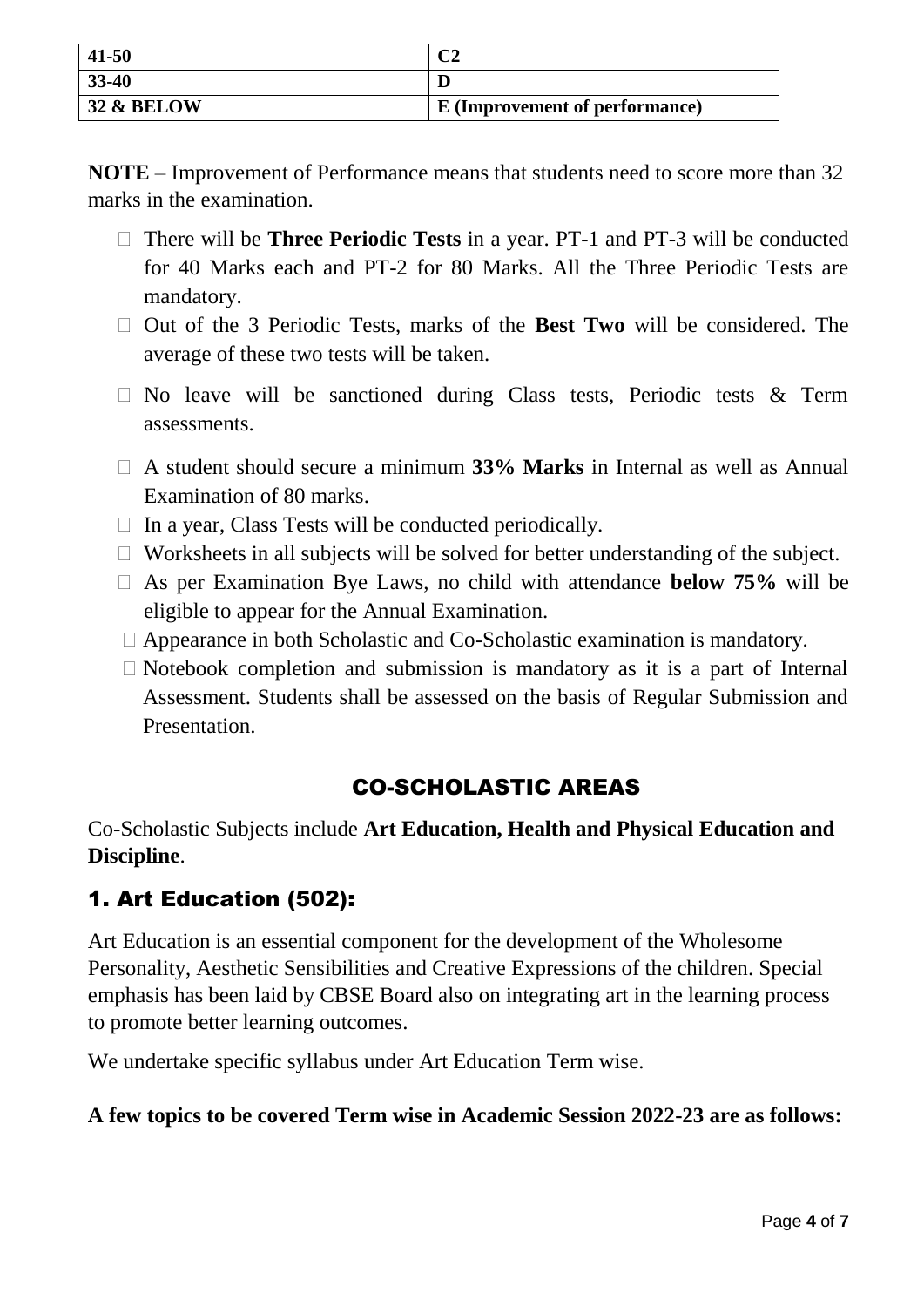| $TERM – I$                                 | <b>TERM-II</b>                   |
|--------------------------------------------|----------------------------------|
| <b>Memory Drawing - Vaccination Centre</b> | 3D Calligraphy                   |
| Still Life Drawing - Charcoal              | <b>Kerala Mural Painting</b>     |
| <b>Head Illustration</b>                   | <b>Portrait Painting</b>         |
| <b>Poster Designing</b>                    | Indian Art - Raja Ravi Verma     |
| Landscape Painting in Poster Colours       | Still Life - Painting            |
| <b>Book Cover Design</b>                   | Pipli Art Design on Canvas Board |
| <b>Story Illustration</b>                  | Poster Design - Advertisement    |

**NOTE** – Children can opt for **Five** above topics in each Term.

Parents to ensure that their wards complete all the given Art Assignments in the scheduled time.

# 2.Health and Physical Education (048)

Health and Physical Education has been given special focus in the curriculum. It aims at **Holistic Development** at both Mental and Physical level.

The **Four** Strands under Health and Physical Education are as follows:

| <b>STRANDS</b>             | <b>GRADES</b> |
|----------------------------|---------------|
| 1. GAMES                   |               |
| a) AHTLETICS               |               |
| b) TEAM GAMES              |               |
| c) INDIVIUAL GAMES         |               |
| 2. HEALTH AND FITNESS      |               |
| a) YOGA                    |               |
| b) DRILL EXERCISE          |               |
| 3. SEWA (SOCIAL            |               |
| <b>EMPOWERMENT THROUGH</b> |               |
| <b>WORK EDUCATION AND</b>  |               |
| <b>ACTION</b> )            |               |
| 4. HEALTH AND ACTIVITY     |               |
| <b>CARD</b>                |               |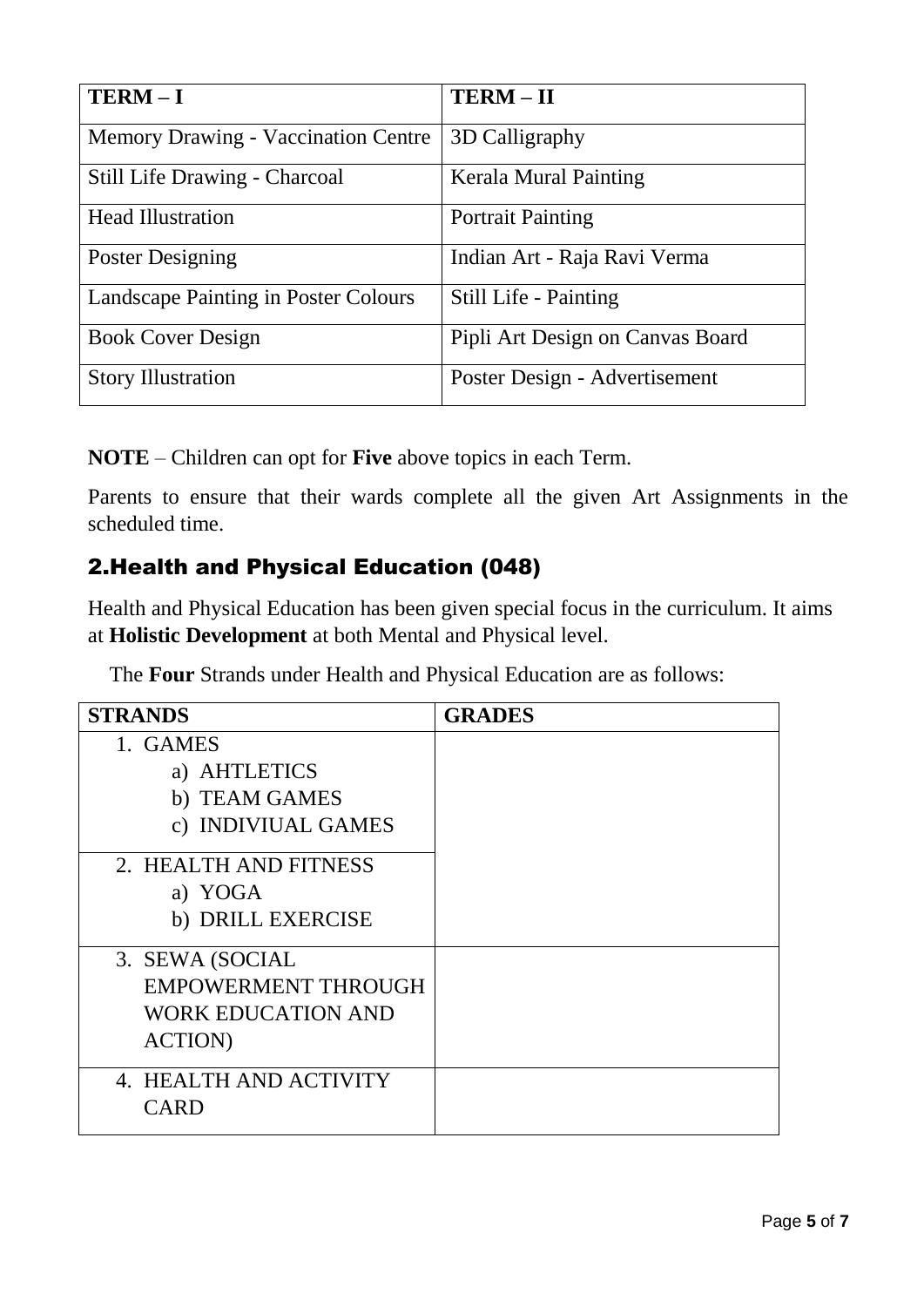Students will have Drills and Yoga exercises on a regular basis under the guidance of the Physical Education teacher. Games and sports will also be conducted round the year as a part of **Fitness Development**. Various games are taken up throughout the academic year like - Cricket, Football, DodgeBall, Khokho, Throwball, Basketball, Chess, Carrom and Table Tennis. Children will be assessed on their skills in Games and Muscular Strength through various exercises.

### SOCIAL EMPOWERMENT THROUGH WORK EDUCATION & ACTION

**SEWA** is about **Social and Community Service.** It will include mandatory Projects on Environmental, Civic Responsibilities or Health and Fitness. The basic motto is to encourage children for strengthening Mental, Emotional and Social well-being.

The school is frequently organizing Cleanliness Drives in the neighborhood area. In addition, there may be Field Trips to various places as per the feasibility of Covid situation.

**NOTE:** SEWA is a part of Health & Physical Education. Students should participate in the given projects mandatorily as it carries **25 Marks**.

## 3.Discipline

According to the Re-modelled Assessment Structure from 2017-2018 onwards, CBSE has put special emphasis on Discipline. It is now one of the criteria for Assessment.

#### **Certain rules of Discipline which should be adhered to by the students are as follows:**

1. Students must be regular to school.

2. Students should attend classes wearing proper School Uniform.

3. In case of absenteeism, parents should send a Leave Application to the Class Teacher on the same day.

4. All the submission (Notebooks, Subject Enrichment Activities, Multiple Assessment Activities and Projects) should be done regularly and sincerely in time.

Students will be graded by the Class Teacher in consultation with the Subject Teachers on the following aspects of Discipline:

- **1. Values**
- **2. Sincerity**
- **3. Good Behaviour**
- **4. Attendance**